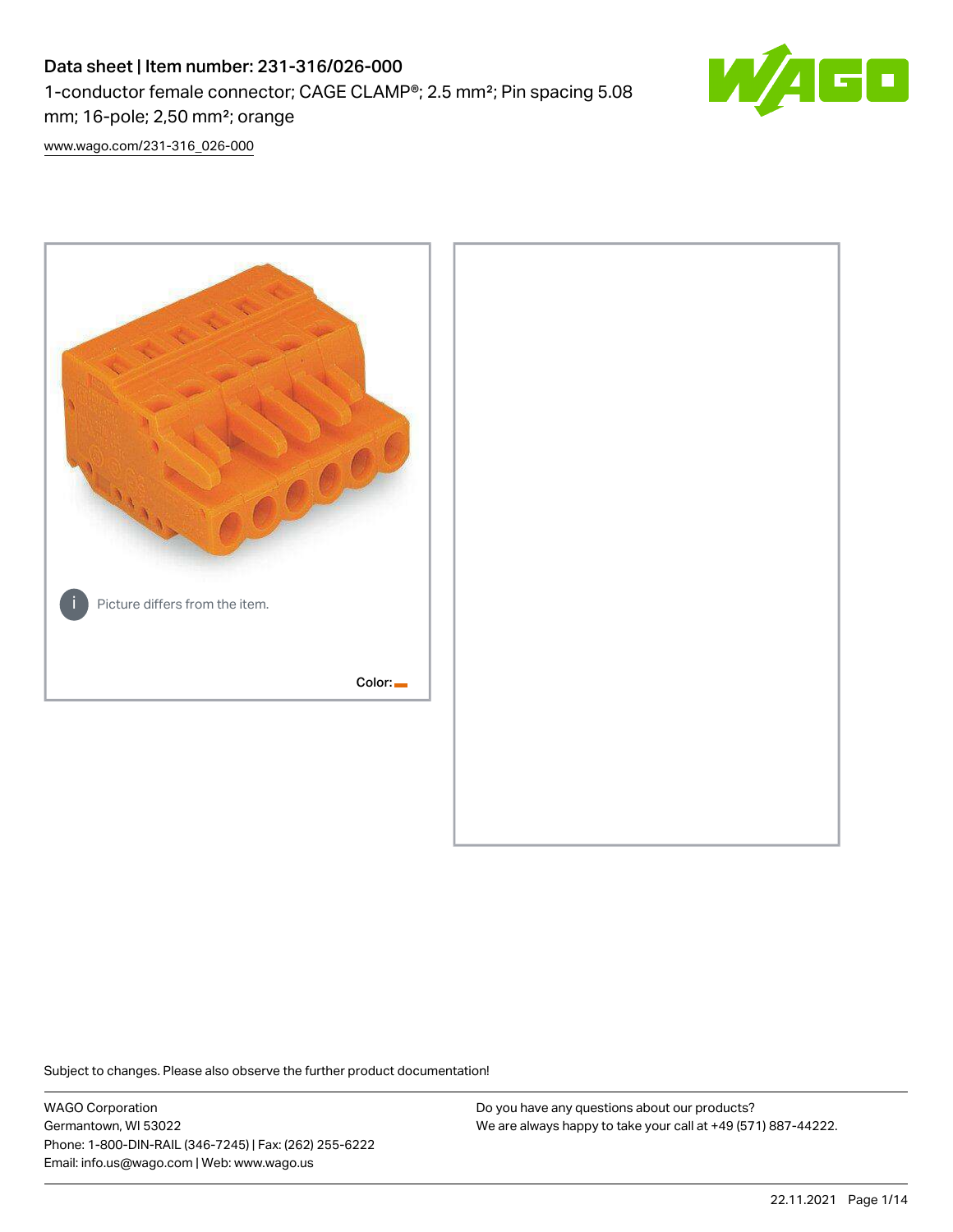

Dimensions in mm

 $L =$  (pole no. x pin spacing) + 1.5 mm

2- to 3-pole female connectors – one latch only

#### Item description

- **Universal connection for all conductor types**
- Easy cable pre-assembly and on-unit wiring via vertical and horizontal CAGE CLAMP<sup>®</sup> actuation  $\blacksquare$
- $\blacksquare$ Integrated test ports
- $\blacksquare$ With coding fingers

Subject to changes. Please also observe the further product documentation! Data

WAGO Corporation Germantown, WI 53022 Phone: 1-800-DIN-RAIL (346-7245) | Fax: (262) 255-6222 Email: info.us@wago.com | Web: www.wago.us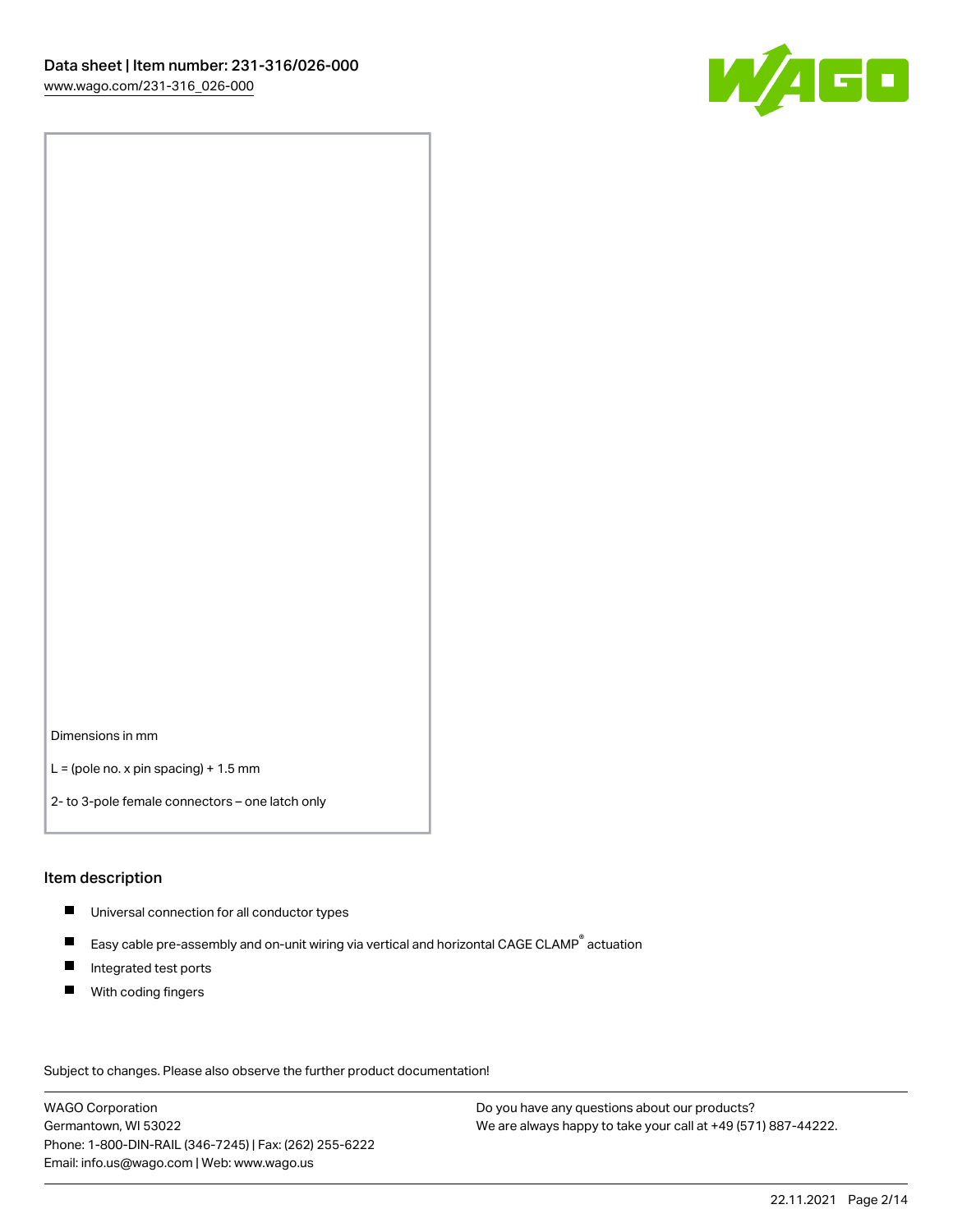

## Data Notes

| Safety information 1 | The MCS-MULTI CONNECTION SYSTEM includes connectors<br>without breaking capacity in accordance with DIN EN 61984. When<br>used as intended, these connectors must not be connected<br>/disconnected when live or under load. The circuit design should<br>ensure header pins, which can be touched, are not live when<br>unmated. |
|----------------------|-----------------------------------------------------------------------------------------------------------------------------------------------------------------------------------------------------------------------------------------------------------------------------------------------------------------------------------|
| Variants:            | Gold-plated or partially gold-plated contact surfaces<br>Other versions (or variants) can be requested from WAGO Sales or<br>configured at https://configurator.wago.com/                                                                                                                                                         |

### Electrical data

## IEC Approvals

| Ratings per                 | IEC/EN 60664-1                                                        |
|-----------------------------|-----------------------------------------------------------------------|
| Rated voltage (III / 3)     | 320 V                                                                 |
| Rated surge voltage (III/3) | 4 <sub>k</sub> V                                                      |
| Rated voltage (III/2)       | 320 V                                                                 |
| Rated surge voltage (III/2) | 4 <sub>k</sub> V                                                      |
| Nominal voltage (II/2)      | 630 V                                                                 |
| Rated surge voltage (II/2)  | 4 <sub>k</sub> V                                                      |
| Rated current               | 16 A                                                                  |
| Legend (ratings)            | $(III / 2)$ $\triangle$ Overvoltage category III / Pollution degree 2 |

## UL Approvals

| Approvals per                  | UL 1059 |
|--------------------------------|---------|
| Rated voltage UL (Use Group B) | 300 V   |
| Rated current UL (Use Group B) | 15 A    |
| Rated voltage UL (Use Group D) | 300 V   |
| Rated current UL (Use Group D) | 10 A    |

# Ratings per UL

| Rated voltage UL 1977 | 300 V |
|-----------------------|-------|
| Rated current UL 1977 |       |

#### CSA Approvals

Approvals per CSA

Subject to changes. Please also observe the further product documentation!

| <b>WAGO Corporation</b>                                | Do you have any questions about our products?                 |
|--------------------------------------------------------|---------------------------------------------------------------|
| Germantown, WI 53022                                   | We are always happy to take your call at +49 (571) 887-44222. |
| Phone: 1-800-DIN-RAIL (346-7245)   Fax: (262) 255-6222 |                                                               |
| Email: info.us@wago.com   Web: www.wago.us             |                                                               |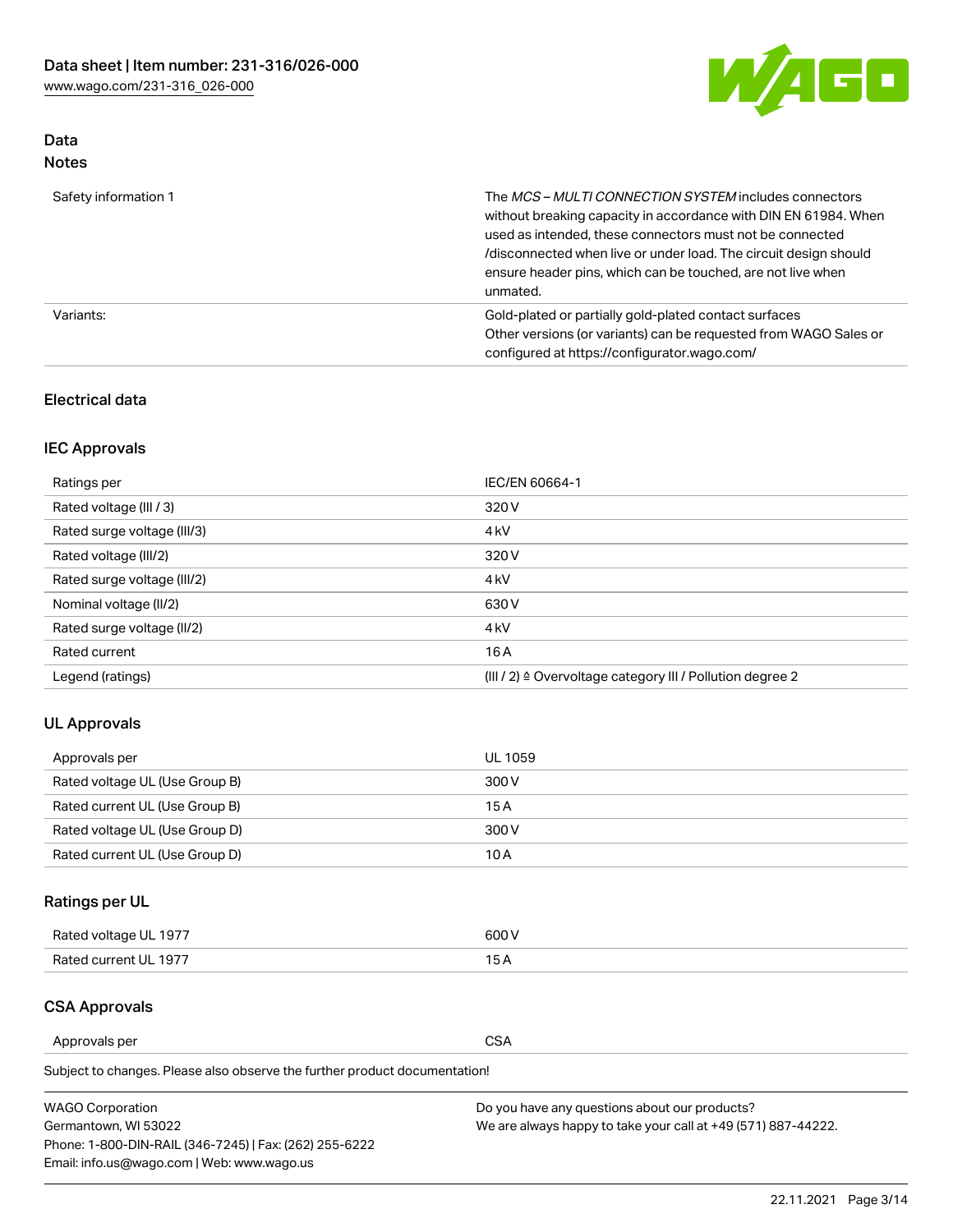[www.wago.com/231-316\\_026-000](http://www.wago.com/231-316_026-000)



| Rated voltage CSA (Use Group B) | 300 V |
|---------------------------------|-------|
| Rated current CSA (Use Group B) | 15 A  |
| Rated voltage CSA (Use Group D) | 300 V |
| Rated current CSA (Use Group D) | 10 A  |

### Connection data

| Total number of connection points | 16 |
|-----------------------------------|----|
| Total number of potentials        | 16 |
| Number of connection types        |    |
| Number of levels                  |    |

#### Connection 1

| Connection technology                             | CAGE CLAMP®                             |
|---------------------------------------------------|-----------------------------------------|
| Actuation type                                    | Operating tool                          |
| Solid conductor                                   | $0.08$ 2.5 mm <sup>2</sup> / 28  12 AWG |
| Fine-stranded conductor                           | $0.082.5$ mm <sup>2</sup> / 28  12 AWG  |
| Fine-stranded conductor; with insulated ferrule   | $0.251.5$ mm <sup>2</sup>               |
| Fine-stranded conductor; with uninsulated ferrule | $0.252.5$ mm <sup>2</sup>               |
| Strip length                                      | $89$ mm / 0.31  0.35 inch               |
| Number of poles                                   | 16                                      |
| Conductor entry direction to mating direction     | 0°                                      |
|                                                   |                                         |

# Physical data

| Pin spacing | 5.08 mm / 0.2 inch    |
|-------------|-----------------------|
| Width       | 82.78 mm / 3.259 inch |
| Height      | 14.3 mm / 0.563 inch  |
| Depth       | 26.45 mm / 1.041 inch |

# Plug-in connection

| Contact type (pluggable connector) | Female connector/socket |
|------------------------------------|-------------------------|
| Connector (connection type)        | for conductor           |
| Mismating protection               | No                      |
| Locking of plug-in connection      | Without                 |

## Material data

Color contracts and contracts of the contracts of the contracts of the contracts of the contracts of the contracts of the contracts of the contracts of the contracts of the contracts of the contracts of the contracts of th

Subject to changes. Please also observe the further product documentation! Material group I

| <b>WAGO Corporation</b>                                | Do you have any questions about our products?                 |
|--------------------------------------------------------|---------------------------------------------------------------|
| Germantown, WI 53022                                   | We are always happy to take your call at +49 (571) 887-44222. |
| Phone: 1-800-DIN-RAIL (346-7245)   Fax: (262) 255-6222 |                                                               |
| Email: info.us@wago.com   Web: www.wago.us             |                                                               |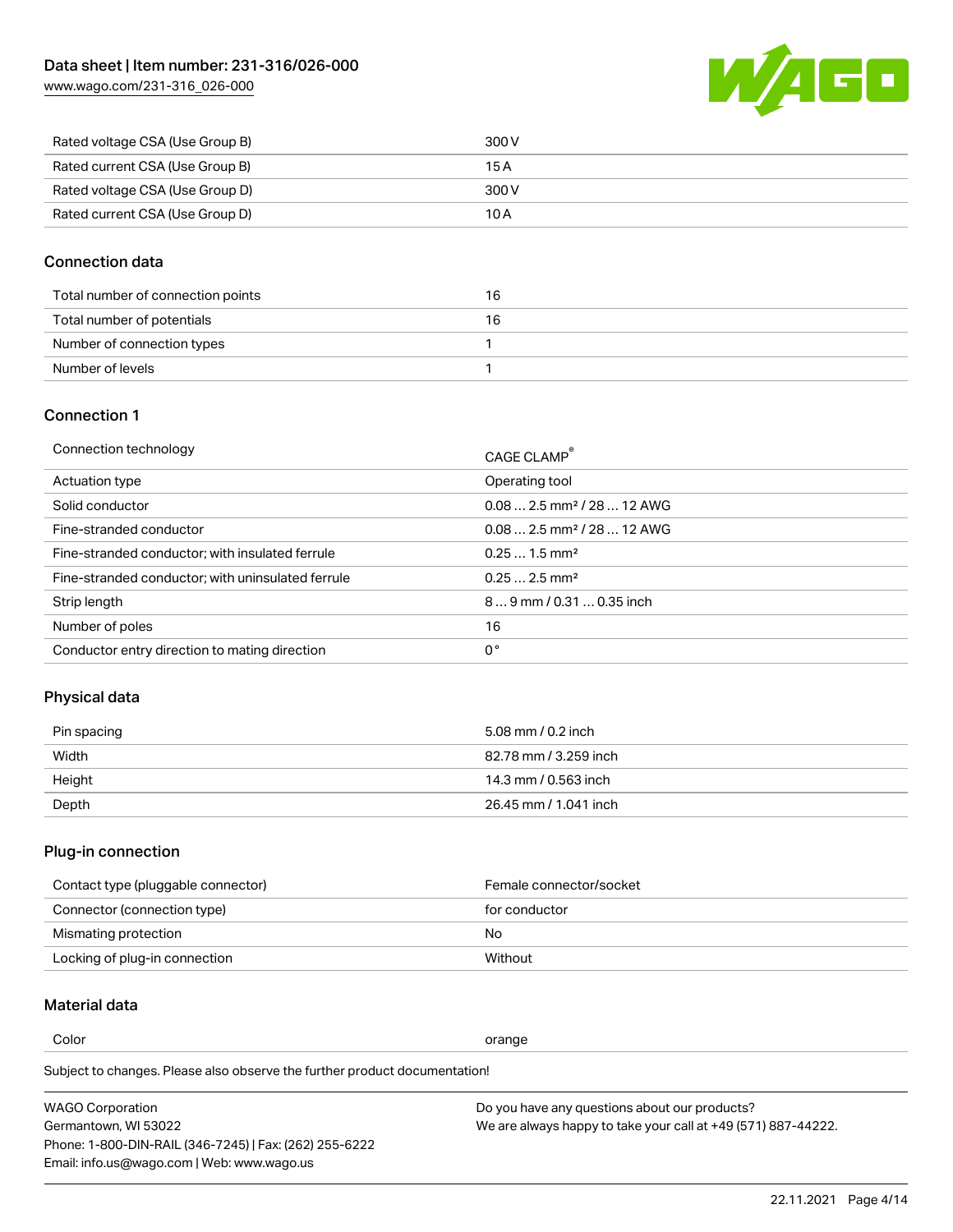[www.wago.com/231-316\\_026-000](http://www.wago.com/231-316_026-000)



| Material group              |                                   |
|-----------------------------|-----------------------------------|
| Insulation material         | Polyamide (PA66)                  |
| Flammability class per UL94 | V <sub>0</sub>                    |
| Clamping spring material    | Chrome nickel spring steel (CrNi) |
| Contact material            | Copper alloy                      |
| Contact plating             | tin-plated                        |
| Fire load                   | 0.408 MJ                          |
| Weight                      | 29 g                              |
|                             |                                   |

# Environmental requirements

| Limit temperature range | $-60+85 °C$ |  |
|-------------------------|-------------|--|
|-------------------------|-------------|--|

### Commercial data

| Product Group         | 3 (Multi Conn. System) |
|-----------------------|------------------------|
| PU (SPU)              | 25 Stück               |
| Packaging type        | box                    |
| Country of origin     | <b>DE</b>              |
| <b>GTIN</b>           | 4044918349260          |
| Customs tariff number | 8536694040             |

# Approvals / Certificates

#### Country specific Approvals

| Logo                  | Approval                                                                   | <b>Additional Approval Text</b> | Certificate<br>name |
|-----------------------|----------------------------------------------------------------------------|---------------------------------|---------------------|
|                       | CВ<br>DEKRA Certification B.V.                                             | IEC 61984                       | NL-39756            |
|                       | <b>CSA</b><br><b>DEKRA Certification B.V.</b>                              | C22.2                           | 1466354             |
| EMA                   | <b>KEMA/KEUR</b><br>DEKRA Certification B.V.                               | EN 61984                        | 2190761.01          |
| <b>Ship Approvals</b> |                                                                            |                                 |                     |
| Logo                  | Approval                                                                   | <b>Additional Approval Text</b> | Certificate<br>name |
|                       | <b>ABS</b>                                                                 |                                 | $19 -$              |
|                       | Subject to changes. Please also observe the further product documentation! |                                 |                     |

| <b>WAGO Corporation</b>                                | Do you have any questions about our products?                 |
|--------------------------------------------------------|---------------------------------------------------------------|
| Germantown, WI 53022                                   | We are always happy to take your call at +49 (571) 887-44222. |
| Phone: 1-800-DIN-RAIL (346-7245)   Fax: (262) 255-6222 |                                                               |
| Email: info.us@wago.com   Web: www.wago.us             |                                                               |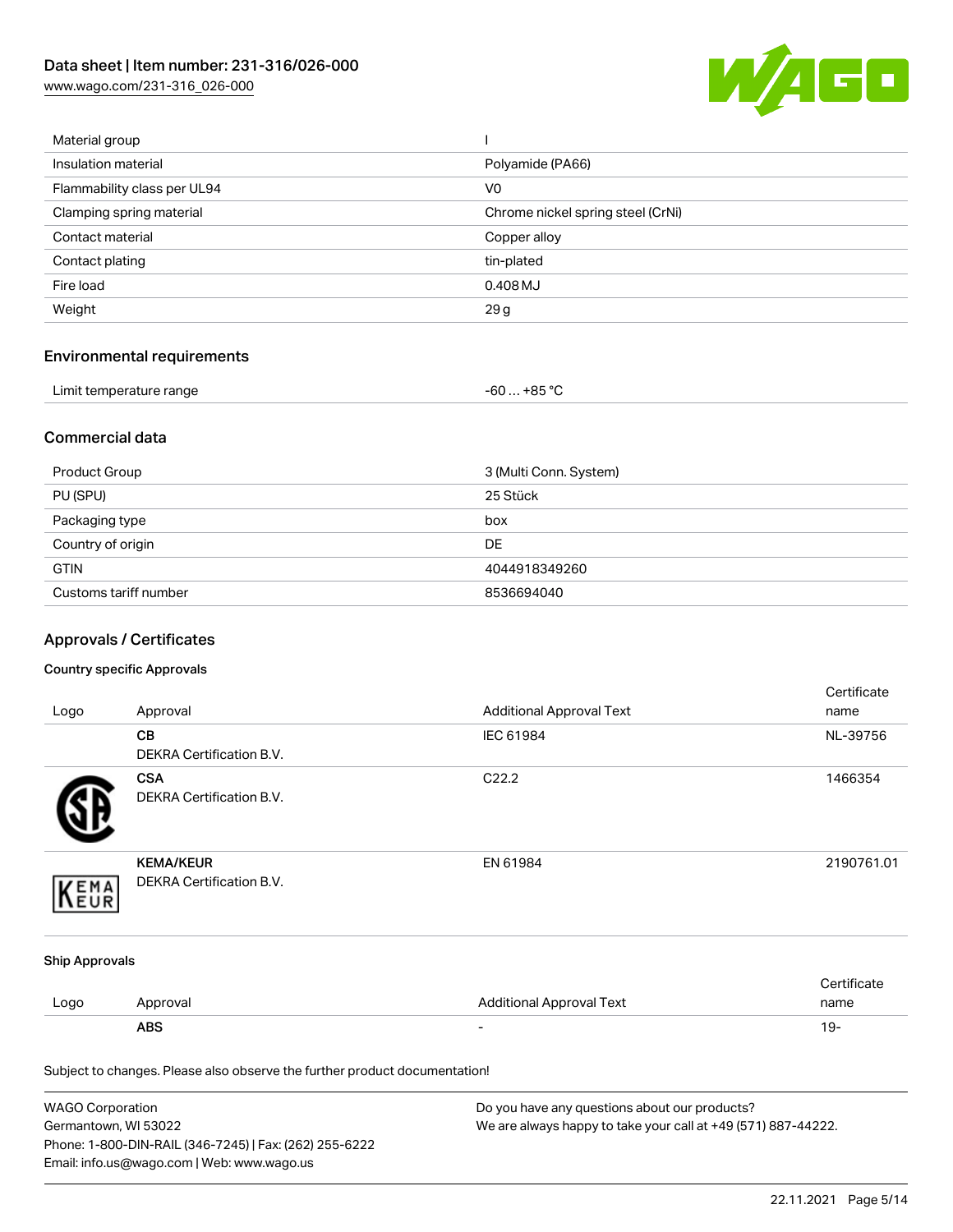

American Bureau of Shipping HG1869876-



PDA

| <b>UL-Approvals</b> |                                                                                                        |                                                                                           |                                      |
|---------------------|--------------------------------------------------------------------------------------------------------|-------------------------------------------------------------------------------------------|--------------------------------------|
| Logo                | Approval                                                                                               | <b>Additional Approval Text</b>                                                           | Certificate<br>name                  |
|                     | UL<br>UL International Germany GmbH                                                                    | <b>UL 1977</b>                                                                            | E45171                               |
|                     | <b>UR</b><br>Underwriters Laboratories Inc.                                                            | <b>UL 1059</b>                                                                            | E45172                               |
| Counterpart         |                                                                                                        |                                                                                           |                                      |
|                     | Item no.231-346/001-000                                                                                | Male header; 16-pole; THT; 1.0 x 1.0 mm solder pin; straight; pin spacing 5.08 mm; orange | www.wago.com/231-346<br>$/001 - 000$ |
|                     | Item no.231-376/001-000                                                                                | Male header; 16-pole; THT; 1.2 x 1.2 mm solder pin; straight; pin spacing 5.08 mm; orange | www.wago.com/231-376<br>/001-000     |
|                     | Item no.231-546/001-000                                                                                | Male header; 16-pole; THT; 1.0 x 1.0 mm solder pin; angled; pin spacing 5.08 mm; orange   | www.wago.com/231-546<br>/001-000     |
|                     | Item no.231-576/001-000                                                                                | Male header; 16-pole; THT; 1.2 x 1.2 mm solder pin; angled; pin spacing 5.08 mm; orange   | www.wago.com/231-576<br>/001-000     |
|                     | Item no.231-646<br>Male connector; 16-pole; Pin spacing 5.08 mm; orange                                |                                                                                           | www.wago.com/231-646                 |
|                     | Item no.231-646/018-000<br>Male connector; 16-pole; Pin spacing 5.08 mm; snap-in mounting feet; orange |                                                                                           | www.wago.com/231-646<br>/018-000     |
|                     | Item no.231-646/019-000<br>Male connector; 16-pole; Pin spacing 5.08 mm; mounting flange; orange       |                                                                                           | www.wago.com/231-646<br>/019-000     |

Subject to changes. Please also observe the further product documentation!

WAGO Corporation Germantown, WI 53022 Phone: 1-800-DIN-RAIL (346-7245) | Fax: (262) 255-6222 Email: info.us@wago.com | Web: www.wago.us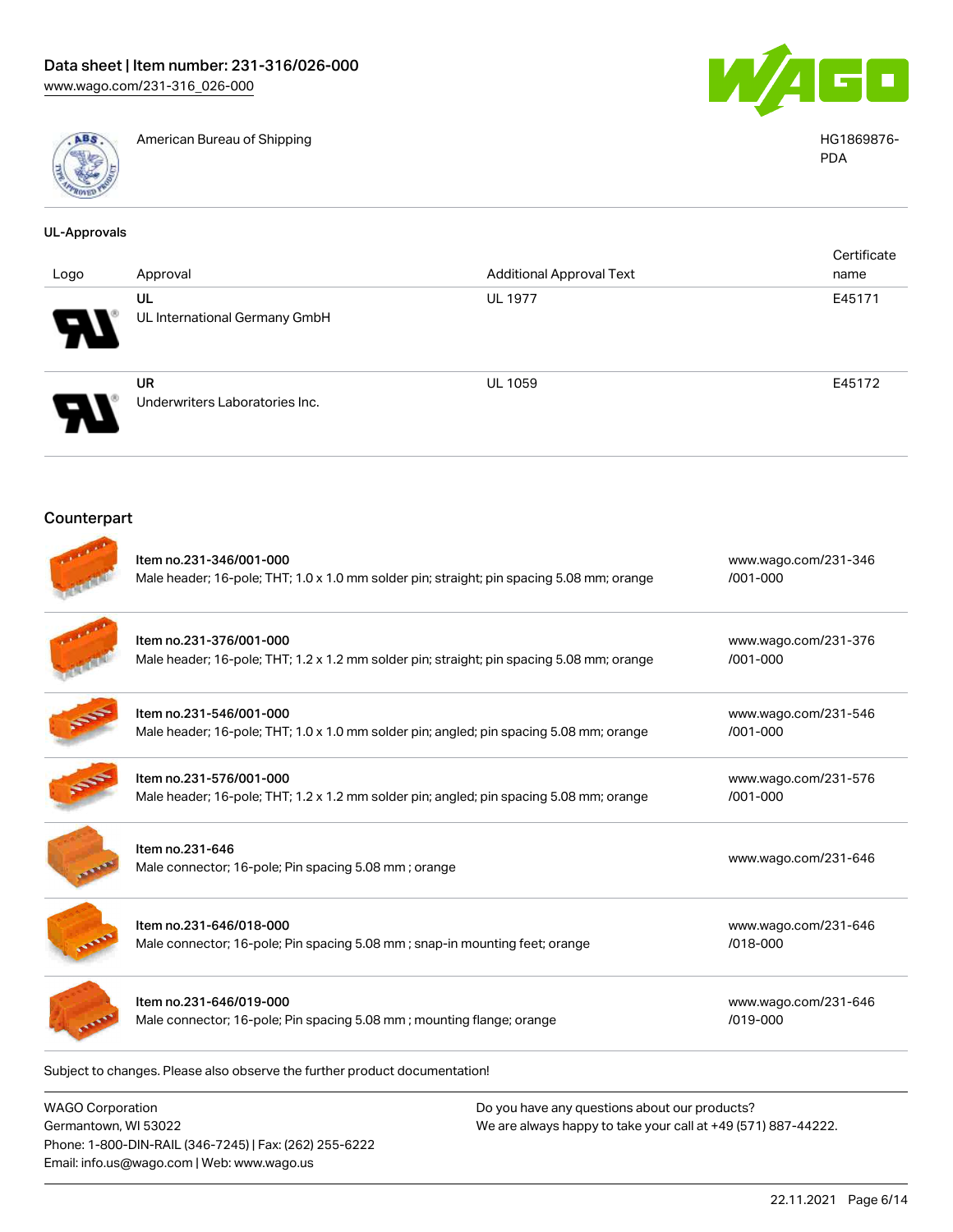[www.wago.com/231-316\\_026-000](http://www.wago.com/231-316_026-000)



#### Item no.232-376

| THT male header for double-deck assembly; 1.0 x 1.0 mm solder pin; angled; Pin spacing 5.08 mm;<br>16-pole; orange | www.wago.com/232-376             |
|--------------------------------------------------------------------------------------------------------------------|----------------------------------|
| Item no.231-646/114-000                                                                                            | www.wago.com/231-646             |
| Male connector; 16-pole; Pin spacing 5.08 mm; snap-in flange; orange                                               | $/114 - 000$                     |
| Item no.232-546/007-000<br>Double pin header; DIN-35 rail mounting; 16-pole; Pin spacing 5.08 mm; orange           | www.wago.com/232-546<br>/007-000 |

### Optional accessories

#### Jumpers

| Jumper              |                                                                                                                                                                                                 |                                  |
|---------------------|-------------------------------------------------------------------------------------------------------------------------------------------------------------------------------------------------|----------------------------------|
|                     | Item no.: 231-905<br>Jumper; for conductor entry; 5-way; insulated; gray                                                                                                                        | www.wago.com/231-905             |
|                     | Item no.: 231-903<br>Jumper; for conductor entry; 3-way; insulated; gray                                                                                                                        | www.wago.com/231-903             |
|                     | Item no.: 231-907<br>Jumper; for conductor entry; 7-way; insulated; gray                                                                                                                        | www.wago.com/231-907             |
|                     | Item no.: 231-910<br>Jumper; for conductor entry; 10-way; insulated; gray                                                                                                                       | www.wago.com/231-910             |
|                     | Item no.: 231-902<br>Jumper; for conductor entry; 2-way; insulated; gray                                                                                                                        | www.wago.com/231-902             |
| Marking accessories |                                                                                                                                                                                                 |                                  |
| Marking strip       |                                                                                                                                                                                                 |                                  |
|                     | Item no.: 210-331/508-103<br>Marking strips; as a DIN A4 sheet; MARKED; 1-12 (200x); Height of marker strip: 2.3 mm/0.091 in; Strip<br>length 182 mm; Horizontal marking; Self-adhesive; white  | www.wago.com/210-331<br>/508-103 |
|                     | Item no.: 210-331/508-104<br>Marking strips; as a DIN A4 sheet; MARKED; 13-24 (200x); Height of marker strip: 2.3 mm/0.091 in; Strip<br>length 182 mm; Horizontal marking; Self-adhesive; white | www.wago.com/210-331<br>/508-104 |
|                     | Item no.: 210-332/508-202<br>Marking strips; as a DIN A4 sheet; MARKED; 1-16 (160x); Height of marker strip: 3 mm; Strip length 182<br>mm; Horizontal marking; Self-adhesive; white             | www.wago.com/210-332<br>/508-202 |
|                     | Item no.: 210-332/508-204<br>Marking strips; as a DIN A4 sheet; MARKED; 17-32 (160x); Height of marker strip: 3 mm; Strip length<br>182 mm; Horizontal marking; Self-adhesive; white            | www.wago.com/210-332<br>/508-204 |
|                     | Item no.: 210-332/508-206<br>Marking strips; as a DIN A4 sheet; MARKED; 33-48 (160x); Height of marker strip: 3 mm; Strip length<br>182 mm; Horizontal marking; Self-adhesive; white            | www.wago.com/210-332<br>/508-206 |
|                     | Subject to changes. Please also observe the further product documentation!                                                                                                                      |                                  |

WAGO Corporation Germantown, WI 53022 Phone: 1-800-DIN-RAIL (346-7245) | Fax: (262) 255-6222 Email: info.us@wago.com | Web: www.wago.us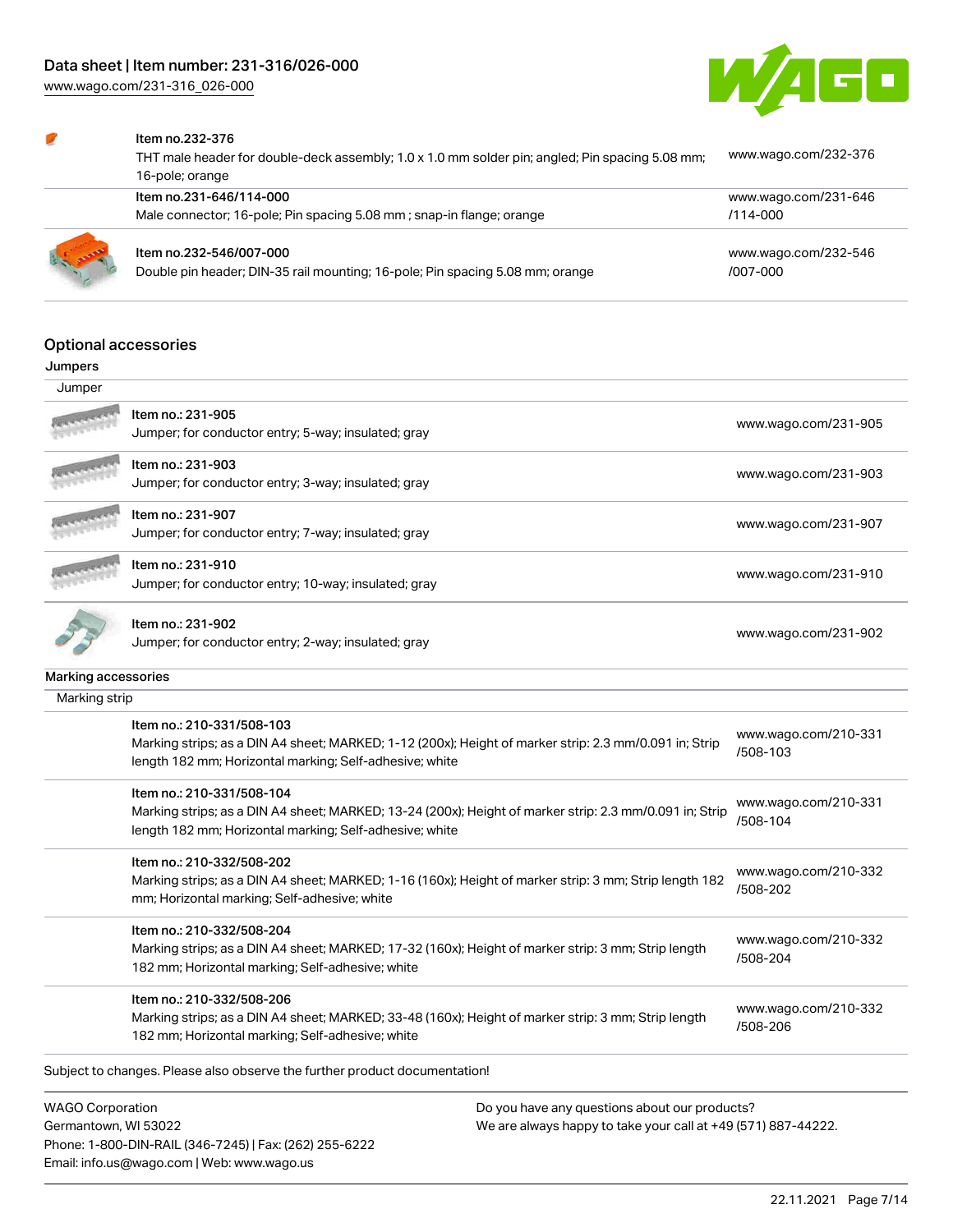

#### Item no.: 210-332/508-205

Marking strips; as a DIN A4 sheet; MARKED; 1-32 (80x); Height of marker strip: 3 mm; Strip length 182 mm; Horizontal marking; Self-adhesive; white [www.wago.com/210-332](http://www.wago.com/210-332/508-205) [/508-205](http://www.wago.com/210-332/508-205)

| Cover                      |                                                                                                                            |                      |
|----------------------------|----------------------------------------------------------------------------------------------------------------------------|----------------------|
| Cover                      |                                                                                                                            |                      |
|                            | Item no.: 231-669<br>Lockout caps; for covering unused clamping units; orange                                              | www.wago.com/231-669 |
| <b>Testing accessories</b> |                                                                                                                            |                      |
| Testing accessories        |                                                                                                                            |                      |
|                            | Item no.: 210-136<br>Test plug; 2 mm Ø; with 500 mm cable                                                                  | www.wago.com/210-136 |
|                            | Item no.: 231-661<br>Test plugs for female connectors; for 5 mm and 5.08 mm pin spacing; 2,50 mm <sup>2</sup> ; light gray | www.wago.com/231-661 |
| Insulations stops          |                                                                                                                            |                      |
| Insulation stop            |                                                                                                                            |                      |
|                            | Item no.: 231-672<br>Insulation stop; 0.75 - 1 mm <sup>2</sup> ; dark gray                                                 | www.wago.com/231-672 |
| Leece                      | Item no.: 231-670<br>Insulation stop; 0.08-0.2 mm <sup>2</sup> / 0.2 mm <sup>2</sup> "s"; white                            | www.wago.com/231-670 |
|                            | Item no.: 231-671<br>Insulation stop; 0.25 - 0.5 mm <sup>2</sup> ; light gray                                              | www.wago.com/231-671 |
| <b>Strain relief</b>       |                                                                                                                            |                      |
| Strain relief housing      |                                                                                                                            |                      |
|                            | Item no.: 232-646<br>Strain relief housing; orange                                                                         | www.wago.com/232-646 |
| Tools                      |                                                                                                                            |                      |
| Operating tool             |                                                                                                                            |                      |
|                            | Item no.: 209-130<br>Operating tool; suitable for 264, 280 and 281 Series; 1-way; of insulating material; white            | www.wago.com/209-130 |
|                            | Item no.: 209-132<br>Operating tool; for connecting comb-style jumper bar; 2-way; of insulating material                   | www.wago.com/209-132 |
|                            | Item no.: 231-159<br>Operating tool; natural                                                                               | www.wago.com/231-159 |
|                            |                                                                                                                            |                      |

Subject to changes. Please also observe the further product documentation!

| <b>WAGO Corporation</b>                                | Do you have any questions about our products?                 |
|--------------------------------------------------------|---------------------------------------------------------------|
| Germantown, WI 53022                                   | We are always happy to take your call at +49 (571) 887-44222. |
| Phone: 1-800-DIN-RAIL (346-7245)   Fax: (262) 255-6222 |                                                               |
| Email: info.us@wago.com   Web: www.wago.us             |                                                               |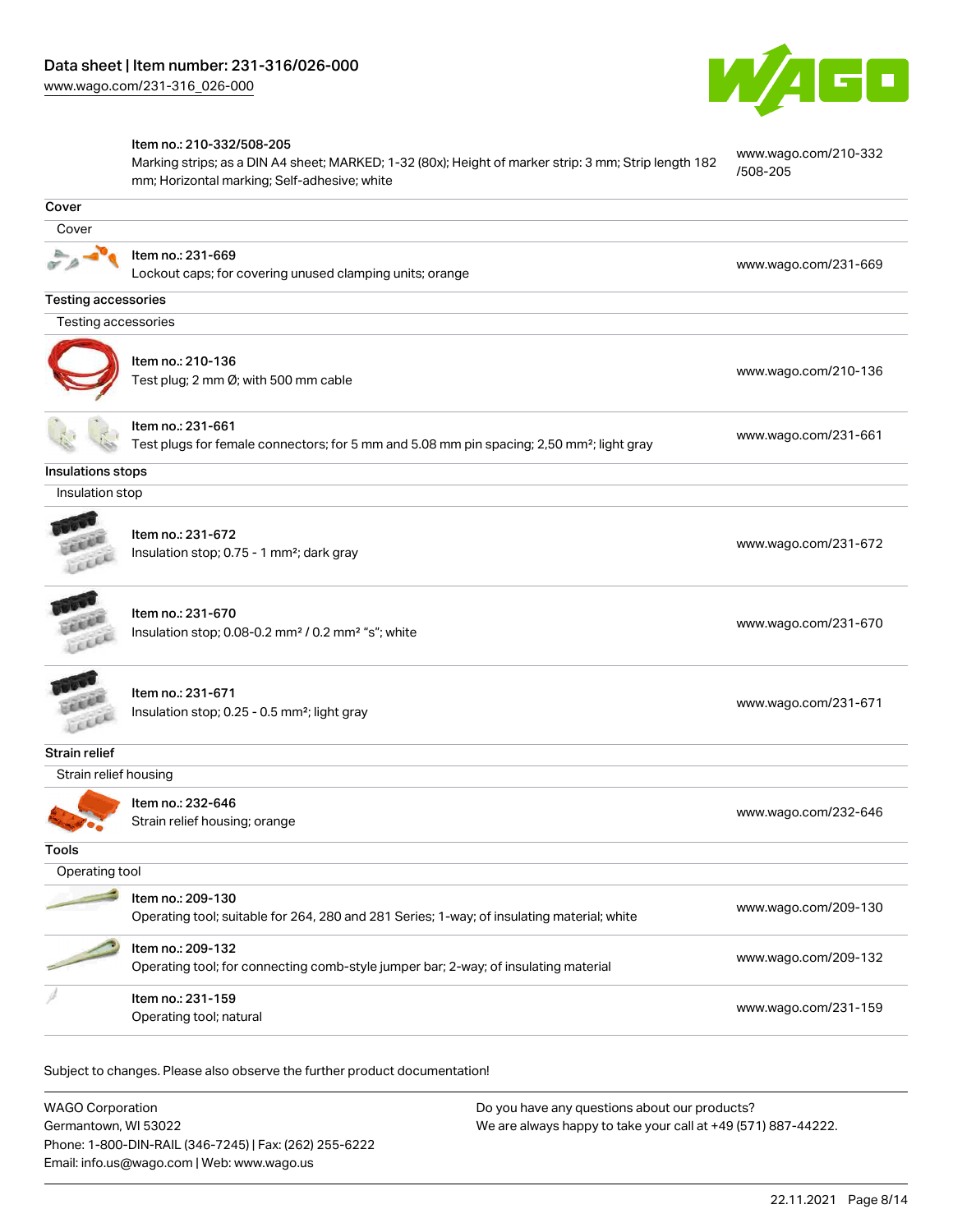# Data sheet | Item number: 231-316/026-000

[www.wago.com/231-316\\_026-000](http://www.wago.com/231-316_026-000)



|                 | Item no.: 231-231<br>Combination operating tool; red                                                                    | www.wago.com/231-231 |
|-----------------|-------------------------------------------------------------------------------------------------------------------------|----------------------|
|                 | Item no.: 231-131<br>Operating tool; made of insulating material; 1-way; loose; white                                   | www.wago.com/231-131 |
|                 | Item no.: 231-291<br>Operating tool; made of insulating material; 1-way; loose; red                                     | www.wago.com/231-291 |
|                 | Item no.: 280-432<br>Operating tool; made of insulating material; 2-way; white                                          | www.wago.com/280-432 |
|                 | Item no.: 280-434<br>Operating tool; made of insulating material; 4-way                                                 | www.wago.com/280-434 |
|                 | Item no.: 280-437<br>Operating tool; made of insulating material; 7-way                                                 | www.wago.com/280-437 |
|                 | Item no.: 280-440<br>Operating tool; made of insulating material; 10-way                                                | www.wago.com/280-440 |
|                 | Item no.: 280-435<br>Operating tool; made of insulating material; 5-way; gray                                           | www.wago.com/280-435 |
|                 | Item no.: 280-436<br>Operating tool; made of insulating material; 6-way                                                 | www.wago.com/280-436 |
|                 | Item no.: 280-438<br>Operating tool; made of insulating material; 8-way                                                 | www.wago.com/280-438 |
|                 | Item no.: 280-433<br>Operating tool; made of insulating material; 3-way                                                 | www.wago.com/280-433 |
| <b>Ferrules</b> |                                                                                                                         |                      |
| Ferrule         | Item no.: 216-101<br>Ferrule; Sleeve for 0.5 mm <sup>2</sup> / AWG 22; uninsulated; electro-tin plated; silver-colored  | www.wago.com/216-101 |
|                 | Item no.: 216-104<br>Ferrule; Sleeve for 1.5 mm <sup>2</sup> / AWG 16; uninsulated; electro-tin plated; silver-colored  | www.wago.com/216-104 |
|                 | Item no.: 216-106<br>Ferrule; Sleeve for 2.5 mm <sup>2</sup> / AWG 14; uninsulated; electro-tin plated; silver-colored  | www.wago.com/216-106 |
| ł               | Item no.: 216-102<br>Ferrule; Sleeve for 0.75 mm <sup>2</sup> / AWG 20; uninsulated; electro-tin plated; silver-colored | www.wago.com/216-102 |
|                 | Item no.: 216-103<br>Ferrule; Sleeve for 1 mm <sup>2</sup> / AWG 18; uninsulated; electro-tin plated                    | www.wago.com/216-103 |
|                 |                                                                                                                         |                      |

Subject to changes. Please also observe the further product documentation!

WAGO Corporation Germantown, WI 53022 Phone: 1-800-DIN-RAIL (346-7245) | Fax: (262) 255-6222 Email: info.us@wago.com | Web: www.wago.us Do you have any questions about our products? We are always happy to take your call at +49 (571) 887-44222.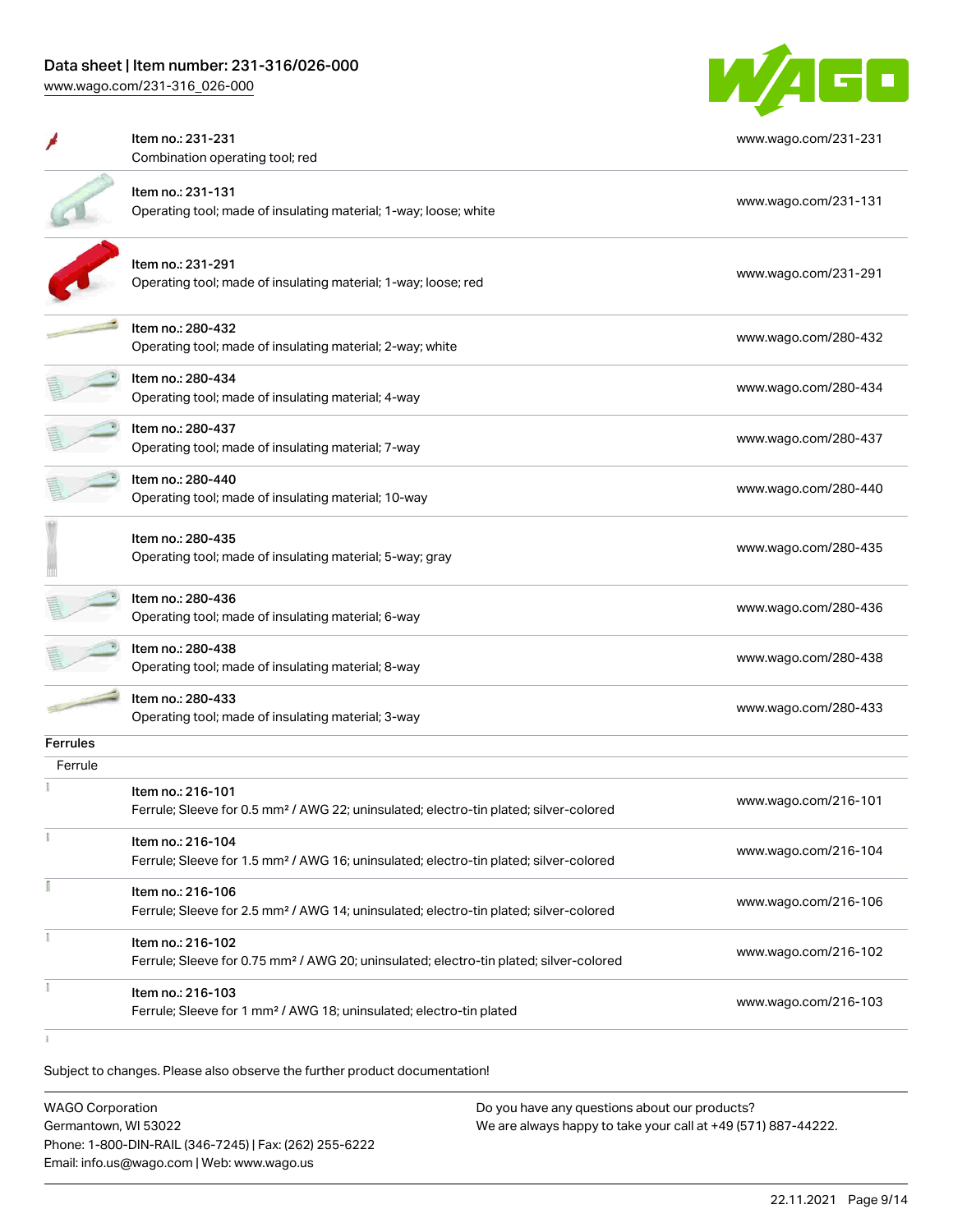## Data sheet | Item number: 231-316/026-000

Phone: 1-800-DIN-RAIL (346-7245) | Fax: (262) 255-6222

Email: info.us@wago.com | Web: www.wago.us

[www.wago.com/231-316\\_026-000](http://www.wago.com/231-316_026-000)



| Item no.: 216-123<br>Ferrule; Sleeve for 1 mm <sup>2</sup> / AWG 18; uninsulated; electro-tin plated; silver-colored                                                                              | www.wago.com/216-123                                                                                           |
|---------------------------------------------------------------------------------------------------------------------------------------------------------------------------------------------------|----------------------------------------------------------------------------------------------------------------|
| Item no.: 216-122<br>Ferrule; Sleeve for 0.75 mm <sup>2</sup> / AWG 20; uninsulated; electro-tin plated; silver-colored                                                                           | www.wago.com/216-122                                                                                           |
| Item no.: 216-124<br>Ferrule; Sleeve for 1.5 mm <sup>2</sup> / AWG 16; uninsulated; electro-tin plated                                                                                            | www.wago.com/216-124                                                                                           |
| Item no.: 216-142<br>Ferrule; Sleeve for 0.75 mm <sup>2</sup> / 18 AWG; uninsulated; electro-tin plated; electrolytic copper; gastight<br>crimped; acc. to DIN 46228, Part 1/08.92                | www.wago.com/216-142                                                                                           |
| Item no.: 216-132<br>Ferrule; Sleeve for 0.34 mm <sup>2</sup> / AWG 24; uninsulated; electro-tin plated                                                                                           | www.wago.com/216-132                                                                                           |
| Item no.: 216-121<br>Ferrule; Sleeve for 0.5 mm <sup>2</sup> / AWG 22; uninsulated; electro-tin plated; silver-colored                                                                            | www.wago.com/216-121                                                                                           |
| Item no.: 216-143<br>Ferrule; Sleeve for 1 mm <sup>2</sup> / AWG 18; uninsulated; electro-tin plated; electrolytic copper; gastight<br>crimped; acc. to DIN 46228, Part 1/08.92                   | www.wago.com/216-143                                                                                           |
| Item no.: 216-131<br>Ferrule; Sleeve for 0.25 mm <sup>2</sup> / AWG 24; uninsulated; electro-tin plated; silver-colored                                                                           | www.wago.com/216-131                                                                                           |
| Item no.: 216-141<br>Ferrule; Sleeve for 0.5 mm <sup>2</sup> / 20 AWG; uninsulated; electro-tin plated; electrolytic copper; gastight<br>crimped; acc. to DIN 46228, Part 1/08.92                 | www.wago.com/216-141                                                                                           |
| Item no.: 216-152<br>Ferrule; Sleeve for 0.34 mm <sup>2</sup> / AWG 24; uninsulated; electro-tin plated                                                                                           | www.wago.com/216-152                                                                                           |
| Item no.: 216-203<br>Ferrule; Sleeve for 1 mm <sup>2</sup> / AWG 18; insulated; electro-tin plated; red                                                                                           | www.wago.com/216-203                                                                                           |
| Item no.: 216-202<br>Ferrule; Sleeve for 0.75 mm <sup>2</sup> / 18 AWG; insulated; electro-tin plated; gray                                                                                       | www.wago.com/216-202                                                                                           |
| Item no.: 216-151<br>Ferrule; Sleeve for 0.25 mm <sup>2</sup> / AWG 24; uninsulated; electro-tin plated                                                                                           | www.wago.com/216-151                                                                                           |
| Item no.: 216-204<br>Ferrule; Sleeve for 1.5 mm <sup>2</sup> / AWG 16; insulated; electro-tin plated; black                                                                                       | www.wago.com/216-204                                                                                           |
| Item no.: 216-144<br>Ferrule; Sleeve for 1.5 mm <sup>2</sup> / AWG 16; uninsulated; electro-tin plated; electrolytic copper; gastight<br>crimped; acc. to DIN 46228, Part 1/08.92; silver-colored | www.wago.com/216-144                                                                                           |
| Item no.: 216-201<br>Ferrule; Sleeve for 0.5 mm <sup>2</sup> / 20 AWG; insulated; electro-tin plated; white                                                                                       | www.wago.com/216-201                                                                                           |
| Item no.: 216-223<br>Ferrule; Sleeve for 1 mm <sup>2</sup> / AWG 18; insulated; electro-tin plated; red                                                                                           | www.wago.com/216-223                                                                                           |
| Item no.: 216-241<br>Ferrule; Sleeve for 0.5 mm <sup>2</sup> / 20 AWG; insulated; electro-tin plated; electrolytic copper; gastight                                                               | www.wago.com/216-241                                                                                           |
| Subject to changes. Please also observe the further product documentation!                                                                                                                        |                                                                                                                |
| <b>WAGO Corporation</b><br>Germantown, WI 53022                                                                                                                                                   | Do you have any questions about our products?<br>We are always happy to take your call at +49 (571) 887-44222. |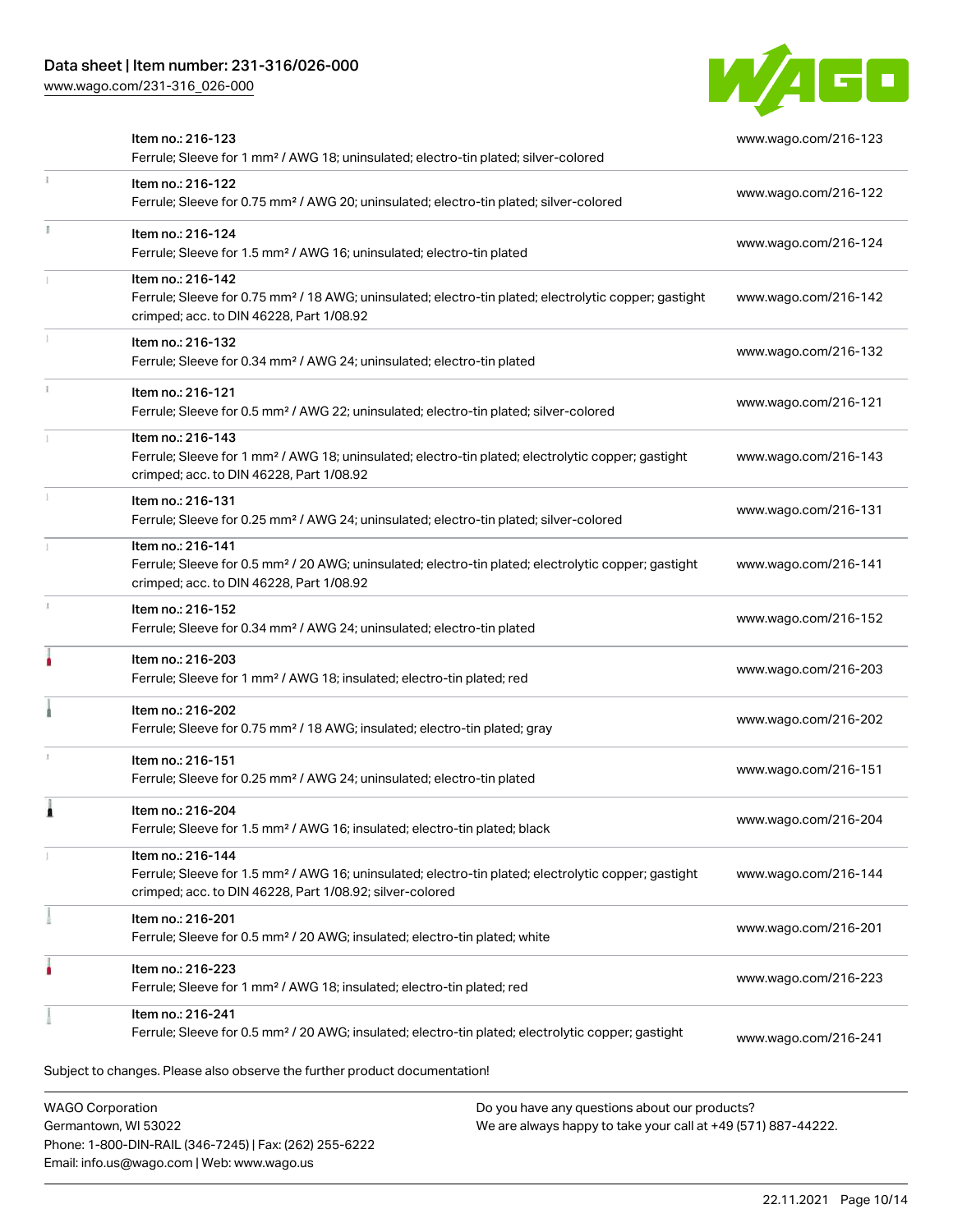## Data sheet | Item number: 231-316/026-000

[www.wago.com/231-316\\_026-000](http://www.wago.com/231-316_026-000)



crimped; acc. to DIN 46228, Part 4/09.90; white

|                                                                                                                                                                                        | Subject to changes. Please also observe the further product documentation!                                                                                                                              |                      |                      |                      |  |
|----------------------------------------------------------------------------------------------------------------------------------------------------------------------------------------|---------------------------------------------------------------------------------------------------------------------------------------------------------------------------------------------------------|----------------------|----------------------|----------------------|--|
|                                                                                                                                                                                        | <b>Additional Information</b><br><b>Technical explanations</b>                                                                                                                                          | 2019 Apr 3           | pdf                  | Download             |  |
| <b>Downloads</b><br>Documentation                                                                                                                                                      |                                                                                                                                                                                                         |                      |                      |                      |  |
| ì                                                                                                                                                                                      | Item no.: 216-302<br>Ferrule; Sleeve for 0.34 mm <sup>2</sup> / 22 AWG; insulated; electro-tin plated; light turquoise                                                                                  |                      | www.wago.com/216-302 |                      |  |
| à                                                                                                                                                                                      | Item no.: 216-322<br>Ferrule; Sleeve for 0.34 mm <sup>2</sup> / 22 AWG; insulated; electro-tin plated; green                                                                                            | www.wago.com/216-322 |                      |                      |  |
|                                                                                                                                                                                        | Item no.: 216-321<br>Ferrule; Sleeve for 0.25 mm <sup>2</sup> / AWG 24; insulated; electro-tin plated; yellow                                                                                           |                      | www.wago.com/216-321 |                      |  |
|                                                                                                                                                                                        | Item no.: 216-301<br>Ferrule; Sleeve for 0.25 mm <sup>2</sup> / AWG 24; insulated; electro-tin plated; yellow                                                                                           |                      | www.wago.com/216-301 |                      |  |
| Item no.: 216-262<br>Ferrule; Sleeve for 0.75 mm <sup>2</sup> / 18 AWG; insulated; electro-tin plated; electrolytic copper; gastight<br>crimped; acc. to DIN 46228, Part 4/09.90; gray |                                                                                                                                                                                                         |                      | www.wago.com/216-262 |                      |  |
| ı                                                                                                                                                                                      | Item no.: 216-284<br>Ferrule; Sleeve for 1.5 mm <sup>2</sup> / AWG 16; insulated; electro-tin plated; electrolytic copper; gastight<br>crimped; acc. to DIN 46228, Part 4/09.90; black                  |                      |                      | www.wago.com/216-284 |  |
| ۸                                                                                                                                                                                      | Item no.: 216-264<br>Ferrule; Sleeve for 1.5 mm <sup>2</sup> / AWG 16; insulated; electro-tin plated; electrolytic copper; gastight<br>crimped; acc. to DIN 46228, Part 4/09.90; black                  |                      |                      | www.wago.com/216-264 |  |
|                                                                                                                                                                                        | Item no.: 216-263<br>Ferrule; Sleeve for 1 mm <sup>2</sup> / AWG 18; insulated; electro-tin plated; electrolytic copper; gastight crimped; www.wago.com/216-263<br>acc. to DIN 46228, Part 4/09.90; red |                      |                      |                      |  |
| Â                                                                                                                                                                                      | Item no.: 216-244<br>Ferrule; Sleeve for 1.5 mm <sup>2</sup> / AWG 16; insulated; electro-tin plated; electrolytic copper; gastight<br>crimped; acc. to DIN 46228, Part 4/09.90; black                  |                      | www.wago.com/216-244 |                      |  |
|                                                                                                                                                                                        | Item no.: 216-243<br>Ferrule; Sleeve for 1 mm <sup>2</sup> / AWG 18; insulated; electro-tin plated; electrolytic copper; gastight crimped; www.wago.com/216-243<br>acc. to DIN 46228, Part 4/09.90; red |                      |                      |                      |  |
| Â                                                                                                                                                                                      | Item no.: 216-224<br>Ferrule; Sleeve for 1.5 mm <sup>2</sup> / AWG 16; insulated; electro-tin plated; black                                                                                             |                      | www.wago.com/216-224 |                      |  |
|                                                                                                                                                                                        | Item no.: 216-221<br>Ferrule; Sleeve for 0.5 mm <sup>2</sup> / 20 AWG; insulated; electro-tin plated; white                                                                                             | www.wago.com/216-221 |                      |                      |  |
|                                                                                                                                                                                        | Item no.: 216-222<br>Ferrule; Sleeve for 0.75 mm <sup>2</sup> / 18 AWG; insulated; electro-tin plated; gray                                                                                             |                      |                      | www.wago.com/216-222 |  |
|                                                                                                                                                                                        | Item no.: 216-242<br>Ferrule; Sleeve for 0.75 mm <sup>2</sup> / 18 AWG; insulated; electro-tin plated; electrolytic copper; gastight<br>crimped; acc. to DIN 46228, Part 4/09.90; gray                  | www.wago.com/216-242 |                      |                      |  |

WAGO Corporation Germantown, WI 53022 Phone: 1-800-DIN-RAIL (346-7245) | Fax: (262) 255-6222 Email: info.us@wago.com | Web: www.wago.us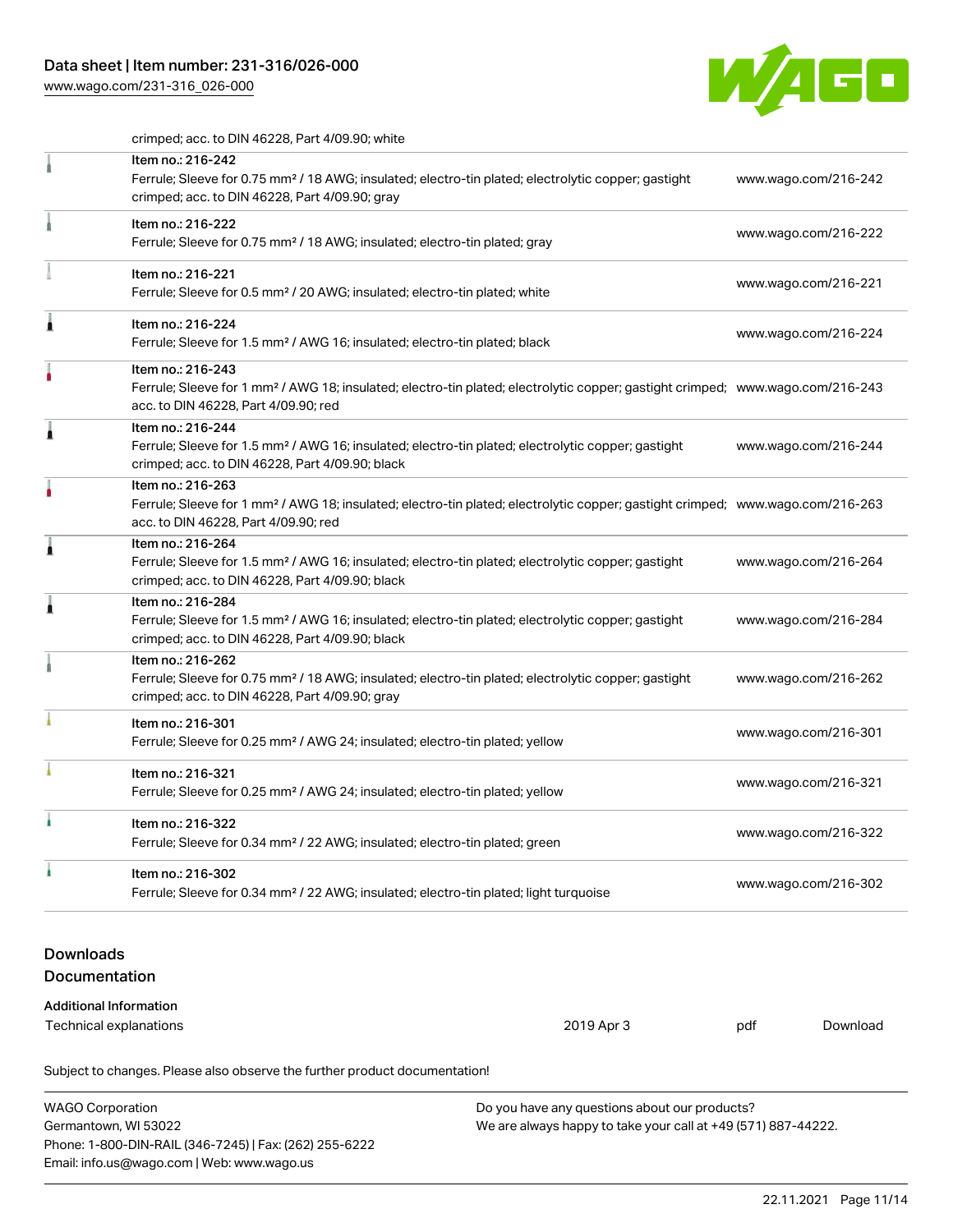

2.0 MB

| <b>CAD files</b>                                                                                                                 |            |          |
|----------------------------------------------------------------------------------------------------------------------------------|------------|----------|
| CAD data                                                                                                                         |            |          |
| 2D/3D Models 231-316/026-000                                                                                                     | URL        | Download |
| CAE data                                                                                                                         |            |          |
| EPLAN Data Portal 231-316/026-000                                                                                                | <b>URL</b> | Download |
| ZUKEN Portal 231-316/026-000                                                                                                     | <b>URL</b> | Download |
| EPLAN Data Portal 231-316/026-000                                                                                                | URL        | Download |
| <b>Environmental Product Compliance</b>                                                                                          |            |          |
| <b>Compliance Search</b>                                                                                                         |            |          |
| Environmental Product Compliance 231-316/026-000                                                                                 | <b>URL</b> | Download |
| 1-conductor female connector; CAGE CLAMP®; 2.5 mm <sup>2</sup> ; Pin spacing 5.08 mm; 16-<br>pole; 2,50 mm <sup>2</sup> ; orange |            |          |

#### Installation Notes



Inserting a conductor via 3.5 mm screwdriver – CAGE CLAMP® actuation parallel to conductor entry.



Inserting a conductor via 3.5 mm screwdriver – CAGE CLAMP® actuation perpendicular to conductor entry.



Inserting a conductor into CAGE CLAMP® unit via operating lever (231-291).

Subject to changes. Please also observe the further product documentation!

WAGO Corporation Germantown, WI 53022 Phone: 1-800-DIN-RAIL (346-7245) | Fax: (262) 255-6222 Email: info.us@wago.com | Web: www.wago.us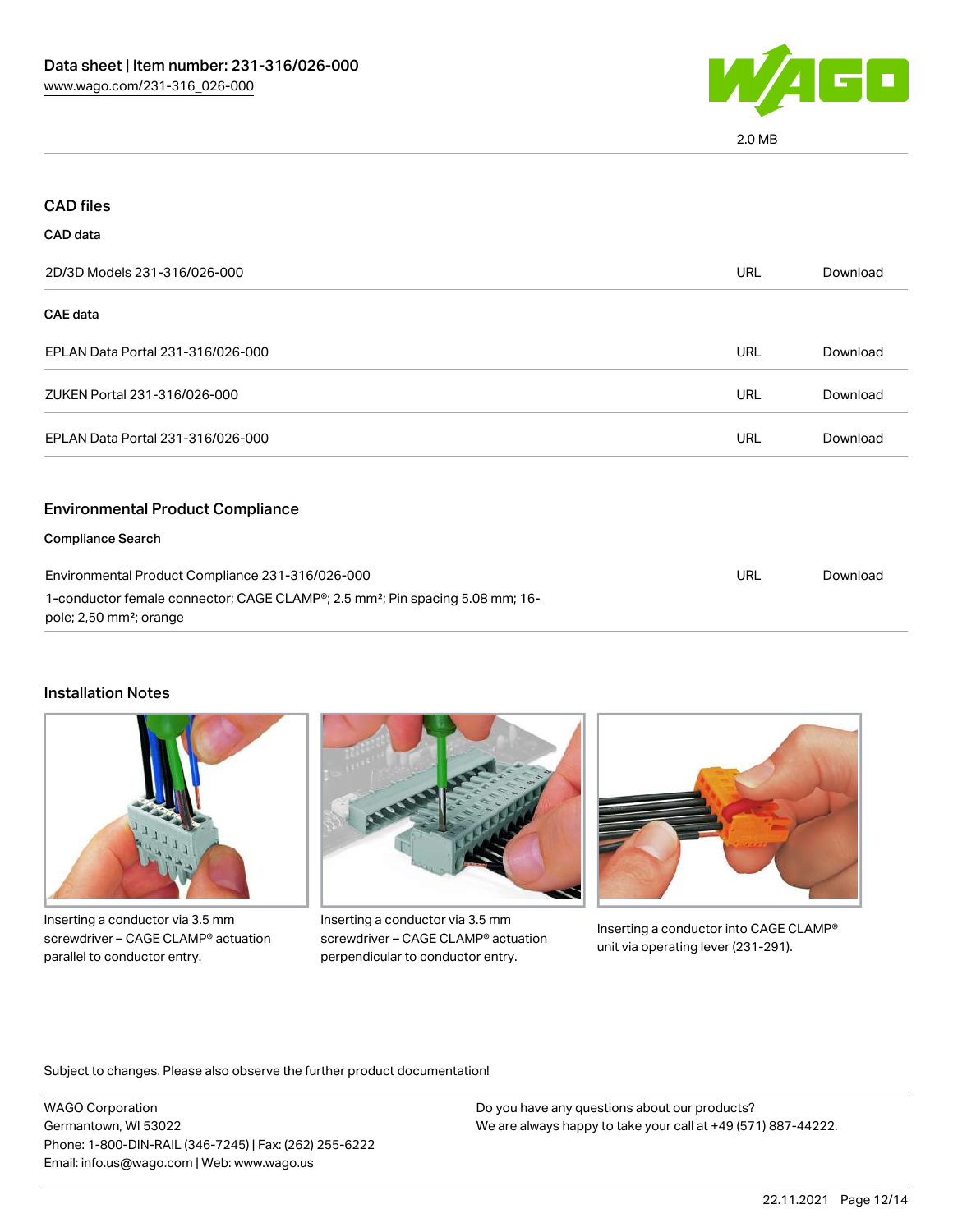



Inserting a conductor via operating tool.



Coding a female connector by removing coding finger(s).



Testing – female connector with CAGE CLAMP®

Integrated test ports for testing perpendicular to conductor entry via 2 or 2.3 mm Ø test plug

#### Installation

Subject to changes. Please also observe the further product documentation!

WAGO Corporation Germantown, WI 53022 Phone: 1-800-DIN-RAIL (346-7245) | Fax: (262) 255-6222 Email: info.us@wago.com | Web: www.wago.us